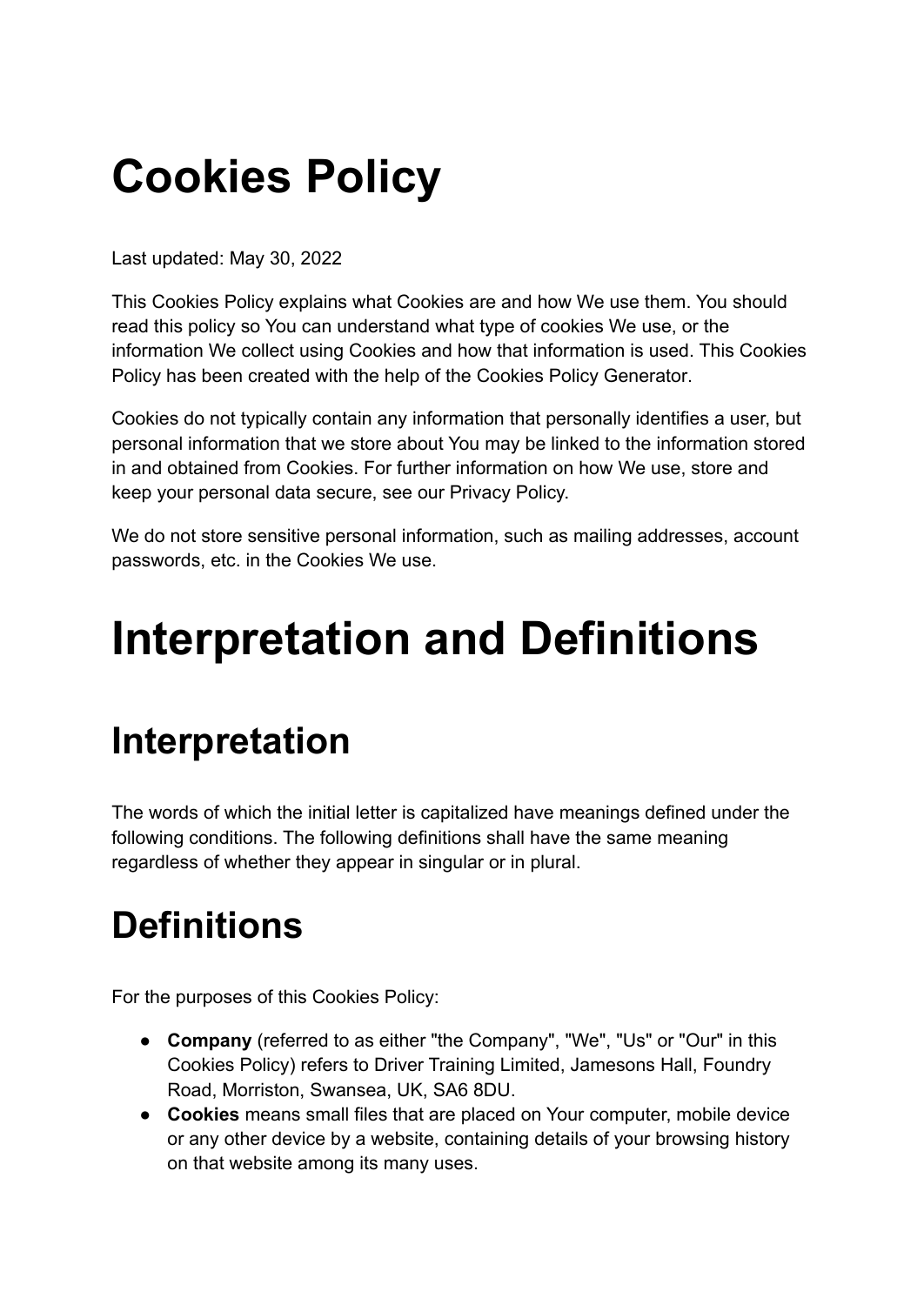- **Website** refers to Driver Training Wales, accessible from <https://www.drivertrainingwales.co.uk/>
- **You** means the individual accessing or using the Website, or a company, or any legal entity on behalf of which such individual is accessing or using the Website, as applicable.

# **The use of the Cookies**

### **Type of Cookies We Use**

Cookies can be "Persistent" or "Session" Cookies. Persistent Cookies remain on your personal computer or mobile device when You go offline, while Session Cookies are deleted as soon as You close your web browser.

We use both session and persistent Cookies for the purposes set out below:

#### ● **Necessary / Essential Cookies**

Type: Session Cookies

Administered by: Us

Purpose: These Cookies are essential to provide You with services available through the Website and to enable You to use some of its features. They help to authenticate users and prevent fraudulent use of user accounts. Without these Cookies, the services that You have asked for cannot be provided, and We only use these Cookies to provide You with those services.

#### ● **Functionality Cookies**

Type: Persistent Cookies Administered by: Us

Purpose: These Cookies allow us to remember choices You make when You use the Website, such as remembering your login details or language preference. The purpose of these Cookies is to provide You with a more personal experience and to avoid You having to re-enter your preferences every time You use the Website.

### **Your Choices Regarding Cookies**

If You prefer to avoid the use of Cookies on the Website, first You must disable the use of Cookies in your browser and then delete the Cookies saved in your browser